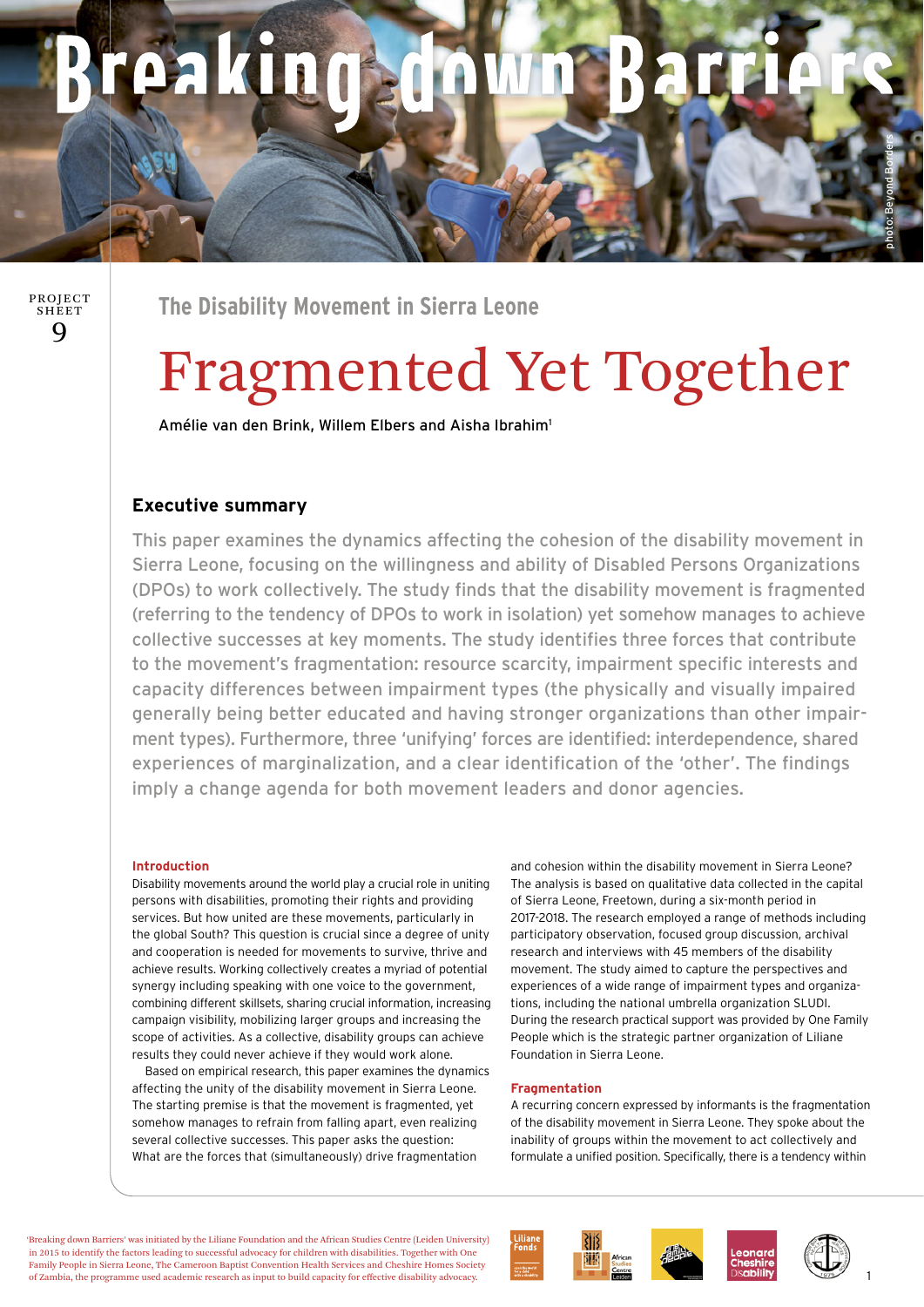the movement for organizations to pursue their own interests, rather than operating in a collective manner to achieve joint outcomes. As explained above, this directly undermines the viability of the movement and its ability to achieve results. This study found that this fragmentation manifests itself in a variety of ways:

- Groups compete with one another for funding, members and visibility, sometimes at the expense of other organizations within the movement.
- Groups often undertake projects and programs in isolation, rather than work with others to complement each other and achieve joint goals.
- Groups of a certain impairment type stick to their own, and do not engage with other disability organizations.
- Groups do not always openly communicate strategic opportunities for influencing important disability policies.

Three main centrifugal forces perpetuate the cycle of the fragmentation: (1) resource scarcity, (2) impairment specific interests and (3) capacity differences between impairment types.

#### **Resource scarcity**

Disabled Persons Organizations (DPOs) in Sierra Leone are typically pre-occupied with securing funds. They spend considerable time and energy on acquiring resources. Sierra Leone is a country rich in resources, but with a disproportionate high number of poor people. Thus, opportunities to raise funds locally are severely constrained. Also, while most associations ask for membership fees, these fees are generally low, limiting the scope of activities that can be undertaken. Organizations as a result find themselves in situations where 'chasing' funds is not only a time-consuming activity but also one that has become a goal in itself. To ensure their own financial survival, DPOs compete with each other for funds. Consequently, there is a tendency amongst groups to see each other first and foremost as competitors, rather than as

potential partners for change. This has undermined cooperation and trust between groups.

Besides competition for funds, informants shared numerous examples of disability groups in Sierra Leone competing with each other for members. Although small, membership fees are nevertheless important to cover administrative and activity costs. Without these funds, groups can hardly survive, especially in the long run. Moreover, the more members a group gains, the more legitimacy it has and the stronger its position and status in the movement. According to informants, the 'snatching' of members has become a widespread practice within the movement. This behavior has further strengthened the tendency of DPOs to see each other primarily as competitors.

Resource scarcity has also contributed to DPOs aligning themselves with political parties. Many examples were shared of how key leaders within the movement openly align themselves with political parties to gain political favors in the form of funds and political positions. Such alignment especially happens during election periods when politicians try to secure support. Political alignment has contributed to distrust and divisions among movement members because it creates different camps and damages the feeling of togetherness. Numerous examples were cited by informants of politicians playing 'divide and conquer' by strategically supporting certain disability groups whilst undermining others.

#### **Diverging interests**

Different impairment types have different interests. DPOs in Sierra Leone tend to have members of the same impairment type. Often it is more convenient for persons with the same impairment to get together since they face similar challenges and stigma, understand each other and can share solutions. A polio disability activist for example explains that 'the physically challenged need different things than the blind. We all need different treatments and supplies.'



A person with a physical disability and a person with visual impairment put on a skit about increasing Persons with a Disabilities political representation in the 2018 Elections.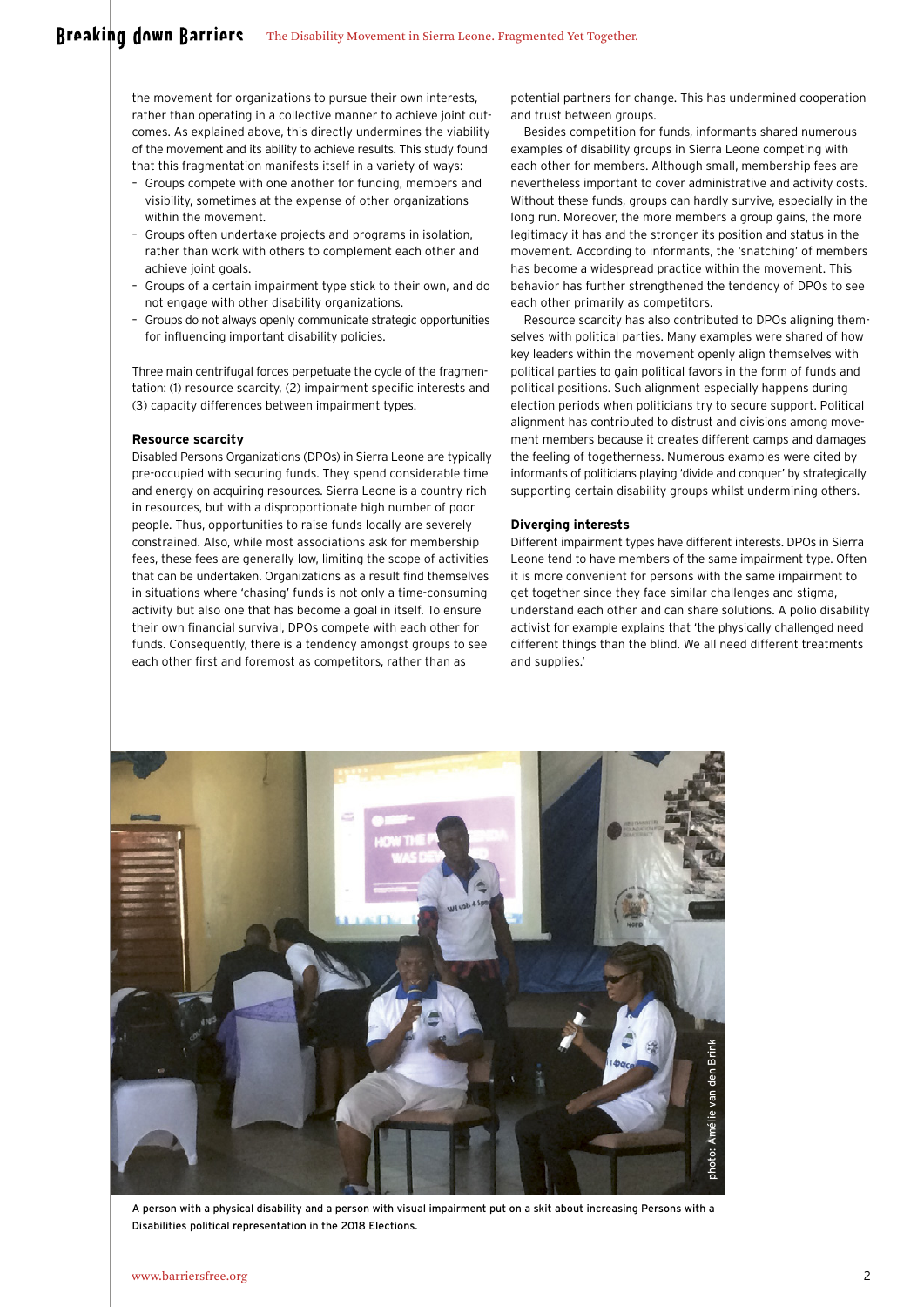

A giant sized protest poster made by another movement-like group of PWDs asking for the National Commission for Persons with a Disability to release its 2015-2016 financial reports.

As persons with disabilities in Sierra Leone associate mostly with others of the same impairment type, it is not surprising that DPOs tend to cooperate mostly with other groups of a similar impairment type. These findings suggest that persons with a disability in Sierra Leone experience their collective identity (sense of belonging to a group) first and foremost at the level of their specific impairment as opposed to the overall group of persons with disabilities. The segregated cooperation per impairment type becomes problematic when there is a need to advocate for issues that affect all impairments.

#### **Capacity differences**

Disability groups whose members consist of polio victims and visually impaired persons tend to be strongest in Sierra Leone. The hearing impaired and groups that are still fighting to be recognized as a disability group, such as the albinos, people with mental health problems or cognitive impairments, tend to be weaker capacity-wise.<sup>2</sup> These groups often have more difficulties organizing themselves, managing their organizations effectively and mobilizing support.

These differences seem to be related to the (divergent) history of educational opportunities for different impairment types in the country. Historically, polio victims have had the least problems in accessing education and their group consists of a core of articulate and well-educated leaders. This is followed by the visually impaired group which, unlike the other impairment types, have had access to special education for over 30 years. It is no coincidence that the first DPOs in the country were established (in 1976) by visually impaired persons.

In light of the above capacity differences between different impairment types, it is not unexpected that key positions within the National Commission for Persons with Disabilities (NCPD) and the umbrella organization SLUDI have historically been held by polio victims and visually impaired persons. This, however, has contributed to a widespread view amongst other impairments types that they are benefiting less from these prominent disability organizations. This impedes the overall sense of unity while contributing to a sense of hierarchy within the movement.

#### **Cohesion**

Resource scarcity, diverging interests and capacity differences have contributed greatly to the fragmentation of the disability movement in Sierra Leone. However, instead of simply disintegrating, we see a movement that nevertheless refrains from falling apart, and which, at key moments, manages to act collectively. This manifests itself in a variety of ways:

– For realizing key legislative and legal changes, groups of different

impairment types have worked together and mobilized their constituencies.

- There are numerous examples of groups working together in joint projects and programs.
- There is a feeling of togetherness in the movement that transcends impairment types.

The study finds three main forces that drive movement cohesion: (1) interdependence, (2) shared experiences of marginalization, and (3) a clear identification of the 'other'.

#### **Interdependence**

Regarding the first, there is a realization between different groups and impairments types that they need each other if they are to achieve their goals. Despite impairment-specific interests, important joint interests remain. Many of the sought-after changes at the policy and awareness raising levels are relevant for all impairment types. It is very difficult or nearly impossible for individual groups and single impairment types to achieve these changes. Achieving results together requires sufficient critical mass whilst demands for change are less easy to ignore by the government if the movement speaks with a unified voice.

In recent years, the international donor community has also provided incentives to work together. The rise of Sustainable Development Goals (SDGs) has resulted in more attention for disability issues whilst bringing greater emphasis on multi-stakeholder cooperation. Globally, the SDGs have resulted in giving persons with disabilities more direct attention through various rehabilitative initiatives and funding opportunities for inclusion. At the same time, the rise in funding opportunities for disability is accompanied by a greater demand for multi-stakeholder partnerships. Increasingly, donors are interested in achieving results at the sectoral level which typically cannot be achieved by single organizations alone. The disability community recognizes this, and informants cited several examples of organizations working together and presenting themselves as a unified movement to capitalize on this interest.

#### **Shared experiences of marginalization**

The shared experiences of marginalization across all impairment types further contribute to the unity of the movement. Even as DPOs compete for primacy and recognition, there is a common understanding among persons with disabilities that they should stick together despite the challenges, because they are the most marginalized in society. In Sierra Leone, all impairment types face discrimination and stigmatization related to a widespread lack of access to resources, such as proper housing, education